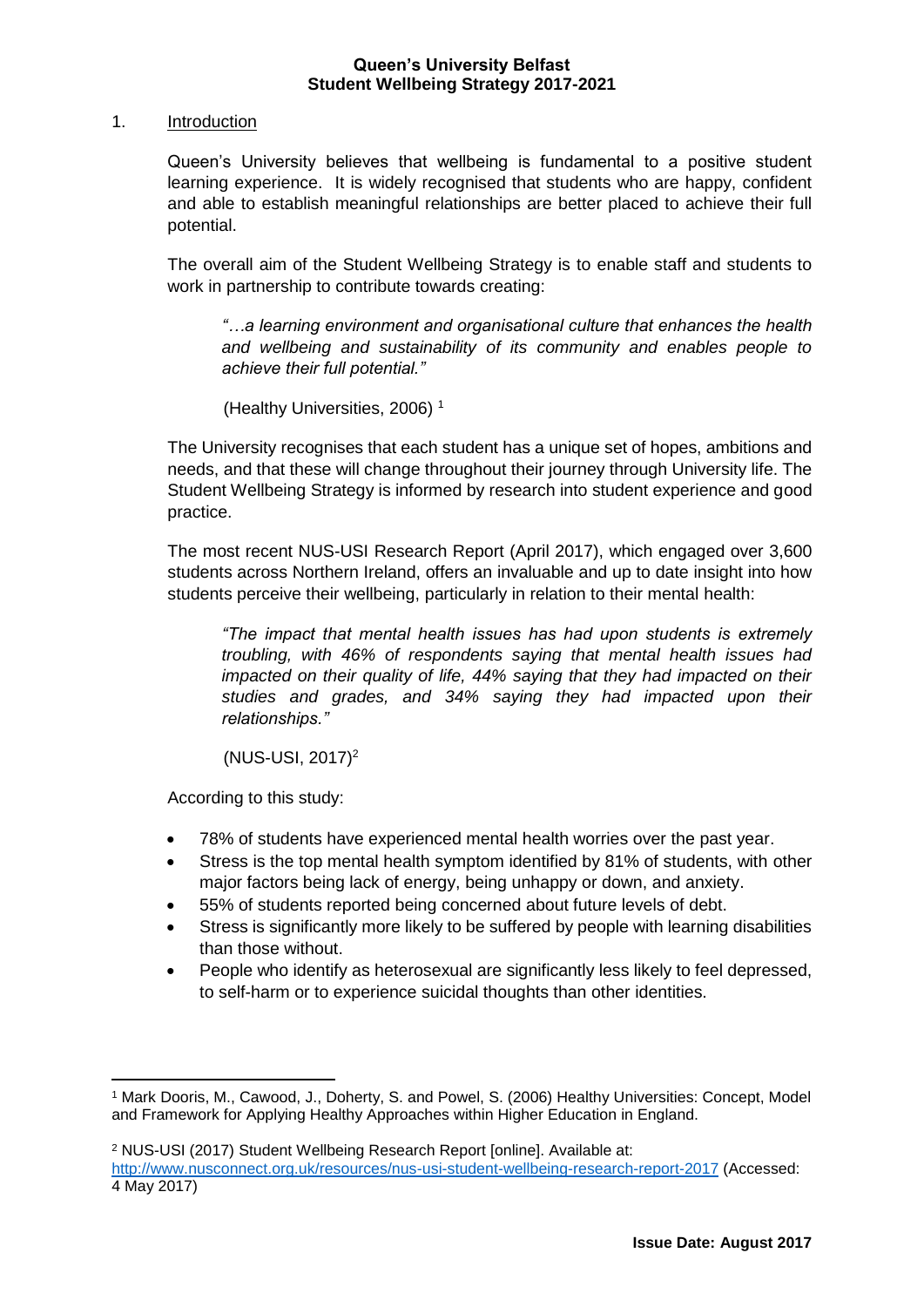Students surveyed in 2017 as part of the 'Mind Your Mood' student-led project at the University reported that the benefits of improved mental wellbeing include: being happier; being more productive; being better able to engage in self-care; having a better outlook on life; and that positive thinking helps you get good grades.

*"Mental health is defined as a state of well-being in which every individual realizes his or her own potential, can cope with the normal stresses of life, can work productively and fruitfully, and is able to make a contribution to her or his community"*

 $(WHO, 2014<sup>3</sup>)$ 

This Strategy focuses on a broad holistic definition of wellbeing which includes, but is not limited to, mental health and wellbeing. It sets out how the University will offer support and development opportunities for students that empower and build upon their personal resources and resilience and will enable them to manage their own wellbeing.

2. Context

The University is committed to promoting a safe and supportive environment for students in which they can thrive and grow in independence, and which celebrates equality, diversity and inclusivity. This commitment is underpinned by the University's Core Values of Integrity, Connected, Ambition, Respect and Excellence which ensure that students are at the heart of service planning, development and design.

The new Student Wellbeing Strategy builds upon successful elements of the previous Student Mental Health Strategy (2009-2011), while acknowledging that resilience and wellbeing is broader than mental health and that a holistic approach is required to address emotional, physical, intellectual and spiritual needs. In broadening the scope of the Strategy greater emphasis will be placed upon:

- promoting wellbeing and self-care
- reducing barriers (including stigma) to accessing support
- increasing student engagement

This approach aligns with the University's Education Strategy (2016-2021) and Postgraduate Strategy (2016-2021), which seek to create a stimulating and supportive environment where staff work in partnership with students to encourage the development of the whole person by increasing the focus on student wellbeing and resilience to ensure students have the skills and attributes to respond to new challenges and tackle difficult situations.

**<sup>.</sup>** <sup>3</sup> World Health Organisation (2014) *Mental Health a State of Wellbeing*, Available at: [http://www.who.int/features/factfiles/mental\\_health/en/.](http://www.who.int/features/factfiles/mental_health/en/) (Accessed: 4 May 2017)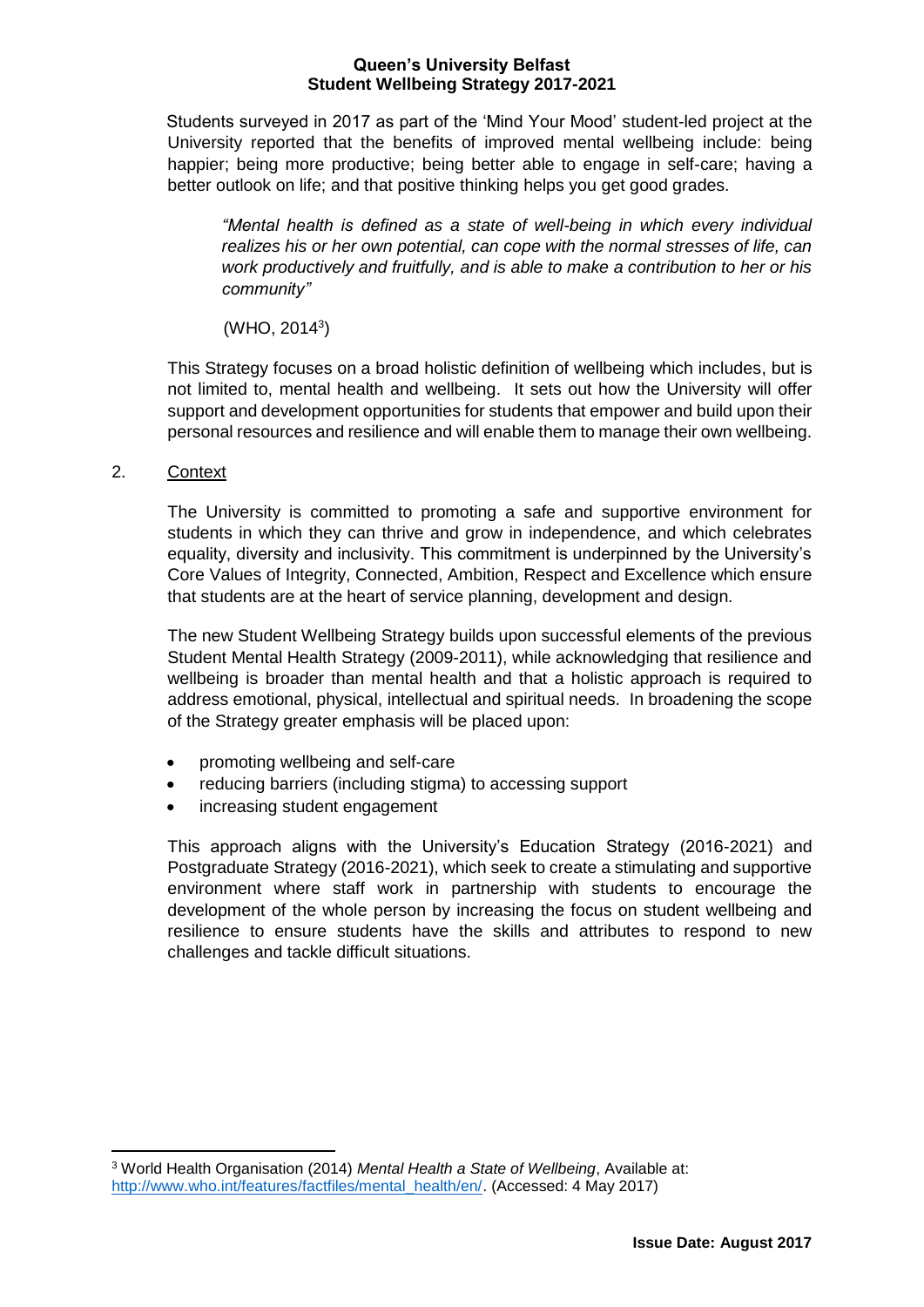# 3. Wellbeing

The University's Student Wellbeing Strategy acknowledges that student wellbeing is a shared responsibility between students and staff, and a collective responsibility held by all staff, Faculties and Directorates. It recognises that students may need support at any point in their journey through university, and that any staff member may find themselves in a position of needing to respond to a student in distress or requiring support.

This Strategy and its holistic, institution-wide approach to student wellbeing is underpinned by the New Economics Foundation's<sup>4</sup> (NEF) '5 Steps to Wellbeing' which promote the value of five simple actions to help maintain and improve wellbeing.

The 5 Steps to Wellbeing are well recognised as an effective evidence-based set of actions for supporting wellbeing and are the key wellbeing enablers of many public health campaigns including; the Northern Ireland's Public Health Agency's 'Mind Your Head' initiative.

Based upon NEFs 5 Steps to Wellbeing this Strategy outlines the intentional actions that promote wellbeing and the key priorities that the University will deliver upon to promote, educate and support student wellbeing and self-care, while reducing the barriers to accessing support and increasing student engagement. The actions and associated key priorities are detailed below:

# 3.1 Connect

**.** 

Building connections and relationships with the people and resources around us supports and enriches our everyday life.

Key priorities to support, promote and educate this step for students:

- Provide opportunities for students to meet with other students and support staff through Welcome and Induction activity.
- Raise awareness of support available to students within their School e.g. Personal Tutor, Adviser of Studies.
- Provide students with the spaces to meet, socialise and integrate with each other, the University and wider community.
- Promote activity from the Students' Union, including events and activities from the Students' Union Advice Centre, the Students' Union Sabbatical Officers and Clubs and Societies as an opportunity to connect with other students.
- Raise Awareness of extracurricular activities that will support students to achieve their full potential e.g. peer mentoring offered by Learning Development Service; Skills development workshops/events from Careers Employability and Skills and other employability enhancing activities, for example, Volunteering, On-campus Jobs, Degree Plus, Internationalisation opportunities.

<sup>4</sup> New Economics Foundation. Available at<http://www.fivewaystowellbeing.org/> (Accessed 4 May 2017).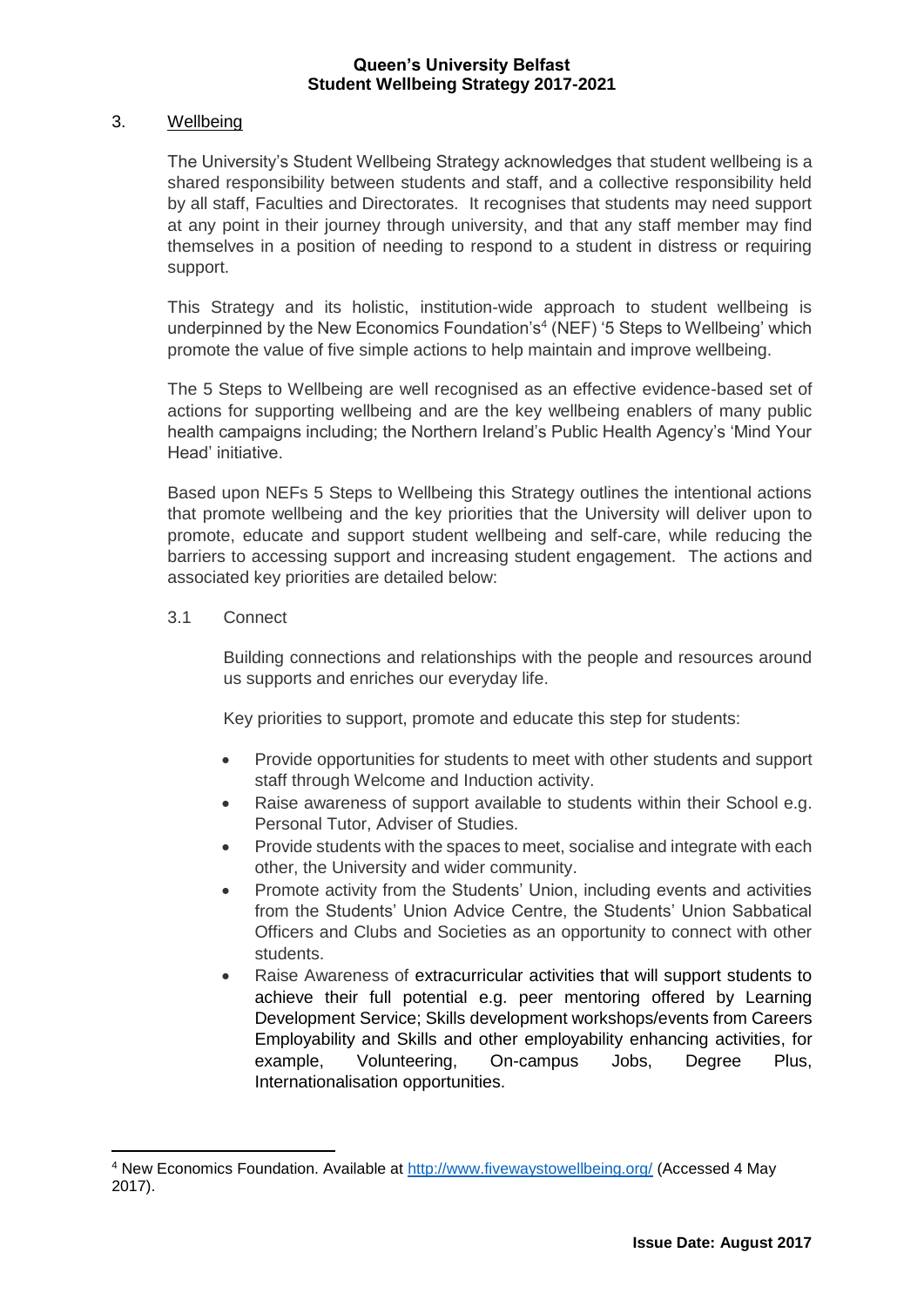- Provide access to specialised services such as Disability Services, Counselling, and the Wellbeing Service that enable students to overcome challenges and effectively participate in all aspects of University life.
- 3.2 Be Active

Participating in exercise and physical activity is proven to improve both our physical and mental fitness.

Key priorities to support, promote and educate this step for students:

- Support Students' Union campaigns such as 'Are Ye Well' at examination time, for example, encouraging students studying for long periods to take a power walk around Botanic Gardens.
- Through resilience and wellbeing initiatives, raise awareness of the importance of exercise on a daily basis and encourage students to plan exercise into their daily routine, for example, taking a longer route to class or going for a run or a walk with friends.
- Create greater awareness of the opportunities available to students in relation to physical and recreational activities on and off campus, for example, Queen's Sport, University Clubs and Societies, Belfast City Council, local leisure and recreational centres and sporting clubs.
- Engage with on and off campus sport, health and wellbeing organisations to ensure that the needs of students are considered and responded to when services and supports are being planned and developed.
- 3.3 Take Notice

Being observant, taking time to enjoy and reflect on our experiences provides perspective and helps us to appreciate what matters to us.

Key priorities to support, promote and educate this step for students:

- Raise awareness of the importance of taking notice through resilience workshops, small group work and one-to-one coaching sessions.
- Promote Welcome and Induction and on-going social activities arranged by Accommodation Services, and International Student Support, for example, visits to local tourist sites.
- Support and encourage participation at student-led wellbeing activities such as; 'Are Ye Well' and 'Mind Your Mood'.
- Engage with on and off campus health and wellbeing initiatives to ensure that the needs of students are considered and responded to when services and supports are being planned and developed.
- Create new opportunities for students to participate in Mindfulness and meditation exercises, for example, through the Wellbeing Service, Student-Led Mind Your Mood campaign and local community initiatives.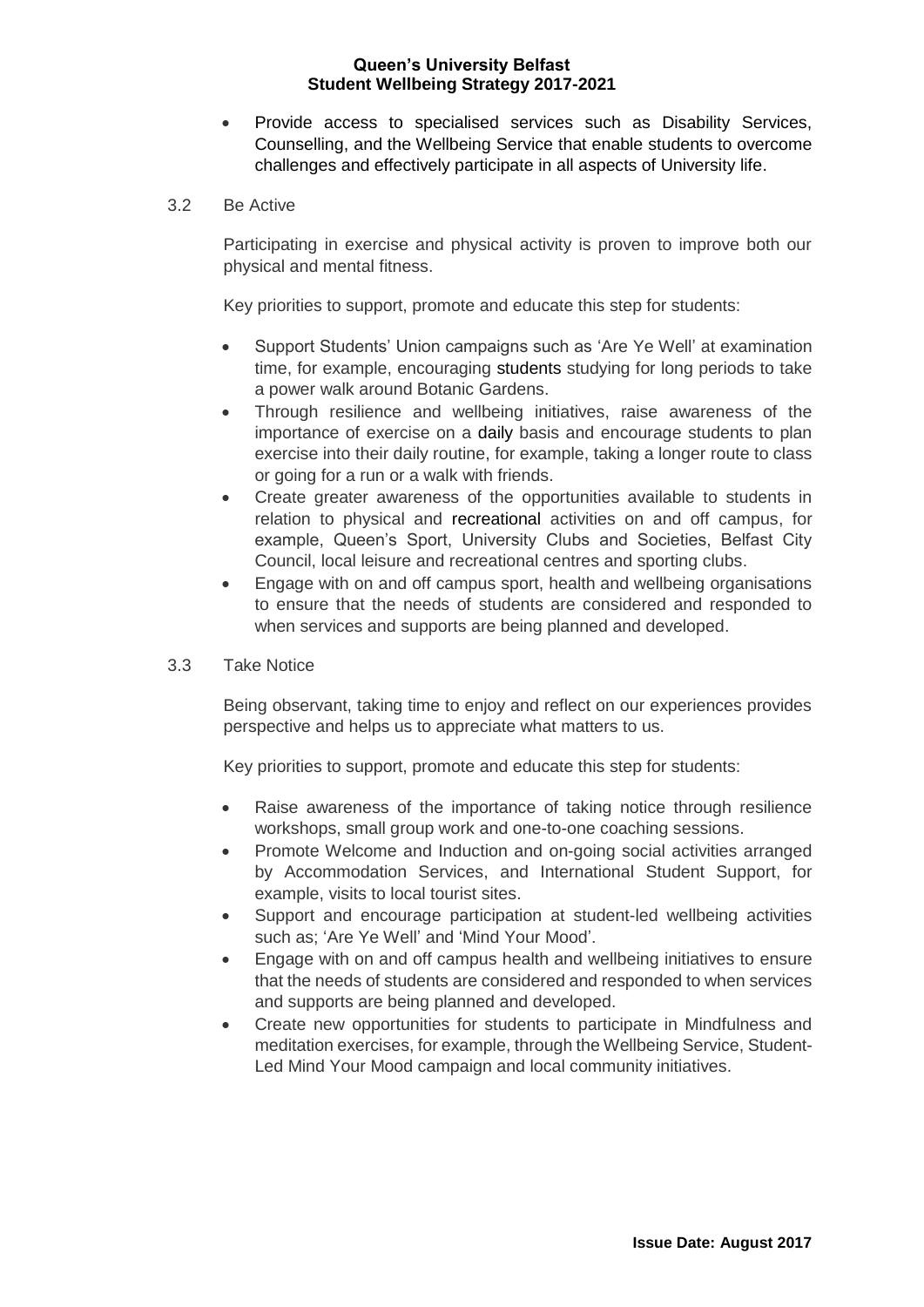# 3.4 Keep Learning

Developing new skills or rediscovering old hobbies improves our confidence and provides us with a sense of enjoyment.

Key priorities to support, promote and educate this step for students:

- Promote range of Student-led clubs and societies that can help students develop or learn new skills.
- Deliver workshops and events that help students manage their own wellbeing and offer guidance on supporting friends.
- Promote range of extracurricular activity organised by Open Learning, Careers Service, Learning Development Service and the Graduate School that will support students to achieve their full potential including volunteering, developing employability skills, Degree Plus and international opportunities.
- 3.5 Give

Doing something for someone else, volunteering or joining a community group can be incredibly rewarding and supports us to connect with others.

Key priorities to support, promote and educate this step for students:

- Raise awareness of volunteering opportunities through Careers Employability and Skills, Students' Union and in the local community.
- Provide information on peer mentoring programmes available through the Learning Development Service/Schools as a method for students to help other students with aspects of University life.
- Through Wellbeing, support explore ways students can help achieve balanced life and personal satisfaction through giving to family, friends or their local community

# 4. Framework for Student Wellbeing

As noted, a central tenet of the University's Student Wellbeing Strategy is that the wellbeing of students is the collective responsibility of everyone, requiring a "whole university" approach. To support the implementation of this Strategy, the University has developed a 'Framework for Student Wellbeing' to direct how it will promote and deliver support to students and staff.

This framework outlines underpinning principles, drivers, tiered activities, priorities, deliverables, systems and impacts. Each tier of activity correlates with the others in terms of defining the types of services and supports which will be offered. However, within the framework a student's journey is not expected to be either linear or progressive - a student may access services and supports through any or all of the tiers at any one time or over the course of their time at the University. It is recognised that the majority of students will only engage with Tier 1 of the support framework, therefore, the University's resources are planned and managed to meet this level of demand and expectation.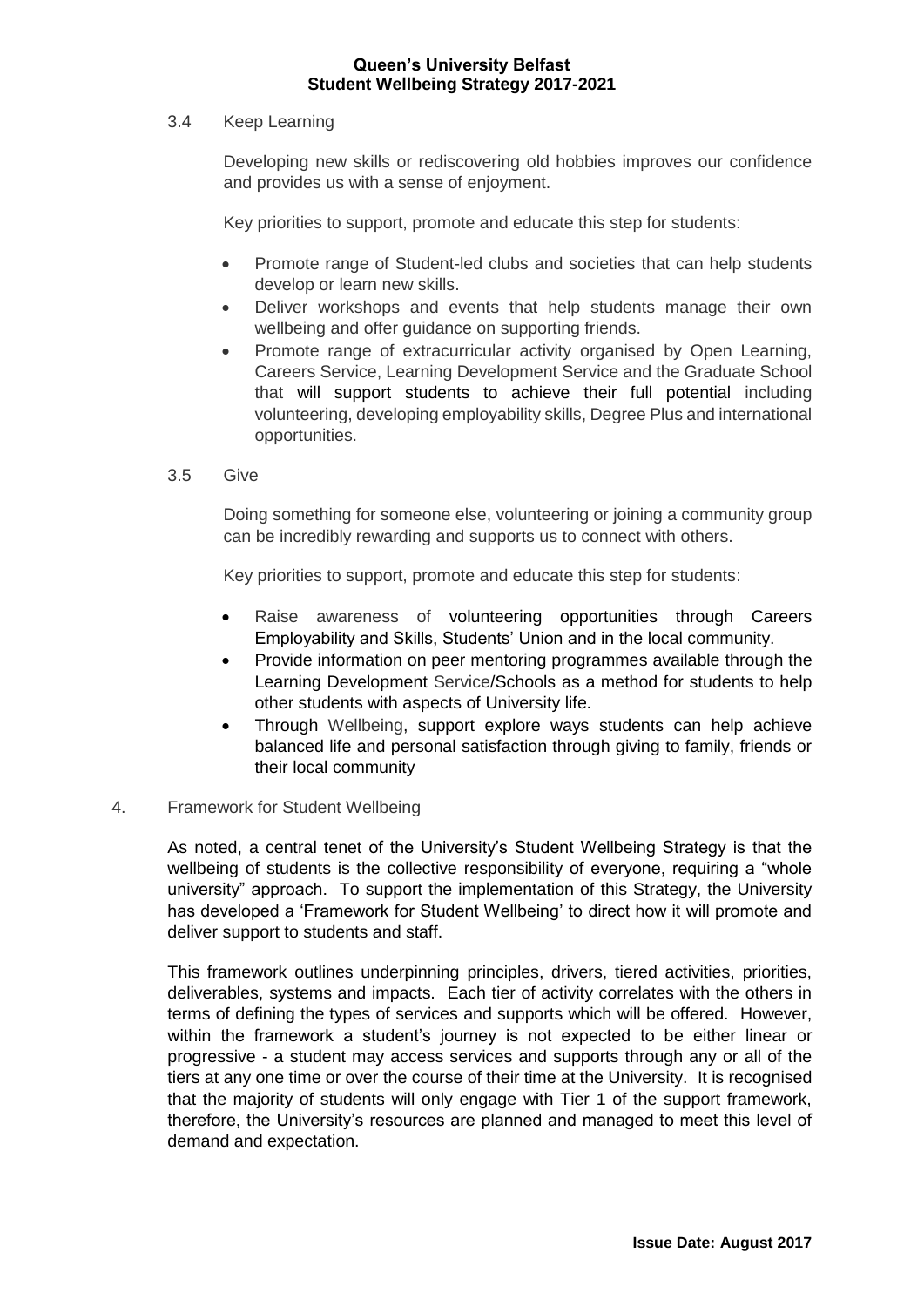The Framework for Student Wellbeing is detailed in Appendix 1.

4.1 Tier 1 - Core Activities

The expressed outcome for Tier 1 of the framework is that all students and staff will be aware of the opportunities, support and services available through the University and how to access them. The target group for this is all of our students and staff. The primary activities for Tier 1 will include awareness raising for students and staff, and guidance and training for staff.

Examples of this include:

- Clear information (online and printed) about supports and services available within Queen's, and how to access them.
- Easily accessible dedicated webpage providing information on a wide range of issues and services including contact details, referral information and links to relevant resources.
- Key messages, including the students' perspective presented in a range of formats (e.g. written, video).
- Programme of activities for students throughout the academic year e.g. targeted Welcome and Induction sessions and Coping with Stress sessions at exam times, that focus on raising awareness of wellbeing, potential pressure points within the student journey through the University, what support is available, and healthy lifestyle choices.
- Guidance, protocols and training for staff in recognising when a student may need support, how to respond to this, what supports are available and how to access advice or make appropriate referrals.
- Baseline training for all staff in key roles (to be agreed) eg Mental Health First Aid.
- Disability Awareness training.
- 4.2 Tier 2 -Targeted Activities

The expressed outcome for Tier 2 of the framework is that all students who are concerned about their wellbeing, or about whom a potential need for support has been identified, will have access to advice and information from appropriately trained staff. The target group is all students who have specific concerns for themselves or a friend, and staff who have concerns about an individual student. The primary activities for Tier 2 will include advice, signposting, staff consultations, workshops and group work.

Examples of this include:

- Drop-In service for students, using a triage model.
- One-to-one support provided by Student Wellbeing Advisers.
- Signposting and referrals to internal and external services.
- Workshops and group work addressing specific issues.
- Consultations with staff providing advice and support when responding to specific needs of individual students.
- Reasonable adjustments for students registered with Disability Services.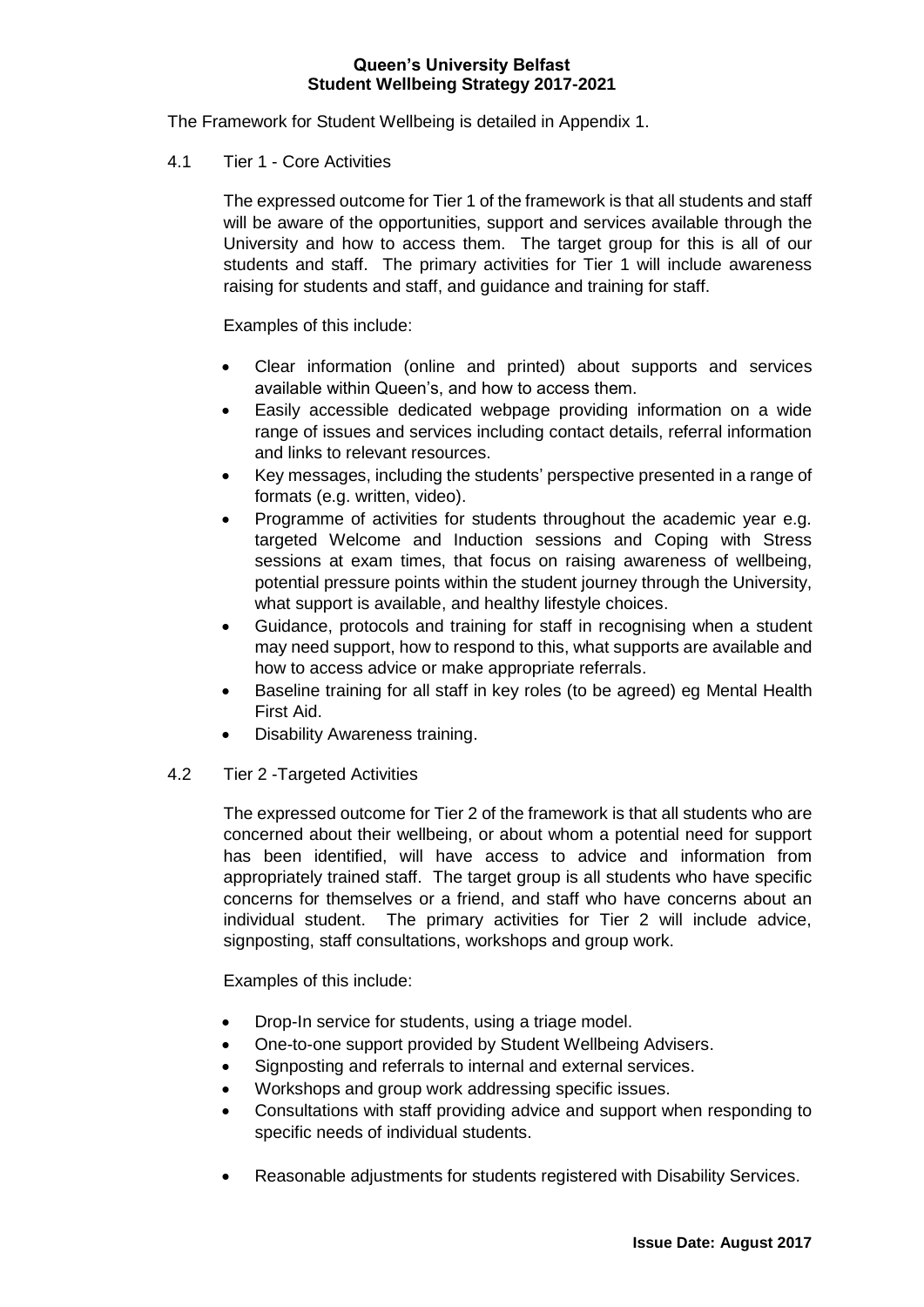# 4.3 Tier 3 - Specialist Activities

The outcome for Tier 3 of the framework is that all students in need of specialist support or guidance, or those considered to be at risk, will receive this in an appropriate, informed and timely manner in line with best practice. The target group is all students with serious or complex needs, or who are considered to be at risk. Examples of the primary activities for Tier 3 include:

- Assessment.
- Diagnosis e.g. Dyslexia.
- Counselling.
- Coaching.
- Student Support Fund.
- Referral to specialist services.

## 5. Implementation

The Student Wellbeing Strategy will be implemented in line with the University's Education Strategy (2016-2021) and Postgraduate Strategy (2016-2021), which are focused on delivering *'education through partnership'*. The University will work in partnership with students to enhance their experience providing quality support and student engagement opportunities that will proactively empower them to realise their own potential and achieve their individual goals and aspirations.

In order to achieve this, the University will offer a holistic range of activities, services and supports which are accessible, flexible and responsive and delivered through the Framework for Student Wellbeing which is presented in Appendix 1. This Framework is underpinned by the University's commitment to training and support for all staff who may be involved with providing students with support at any level of the framework. The level of training provided for staff will be tailored to meet the needs and demands of job roles and will be supplemented with advice, support and guidance from the University's Disability and Wellbeing Service. The framework encompasses all wellbeing activity and will be discussed at the University's multi-disciplinary Student Support Forum on a regular basis.

The University's aspiration is that every student leaves the University confident that they have achieved their academic potential, equipped to cope with the next phase of their life, whatever that is, and feeling connected and hopeful about their future.

## 6. Monitoring, Evaluation and Measuring Impact

This Student Wellbeing Strategy will be in place for the period 2017-2021. Delivery against its key priorities will be formally reviewed annually by Student Affairs and reported through to the Supporting Student Attainment Working Group and Education Committee.